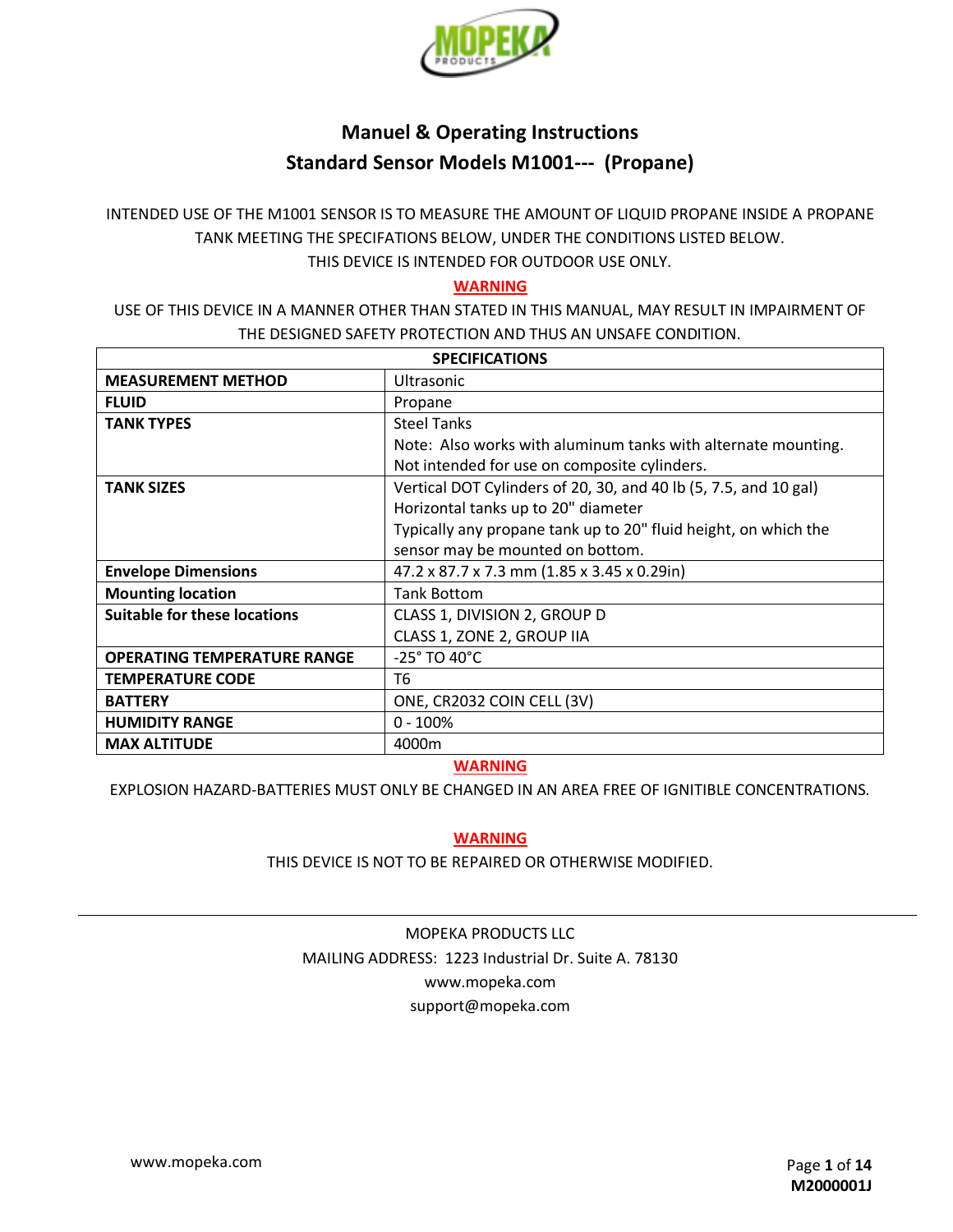

### **OPERATING INSTRUCTIONS**

#### **Smart Device/App Users**

- 1. Go to your app store. Search for Mopeka Tank Check app and install.
- 2. Launch the app. When it starts it will automatically start a search for Mopeka ✓ sensors.

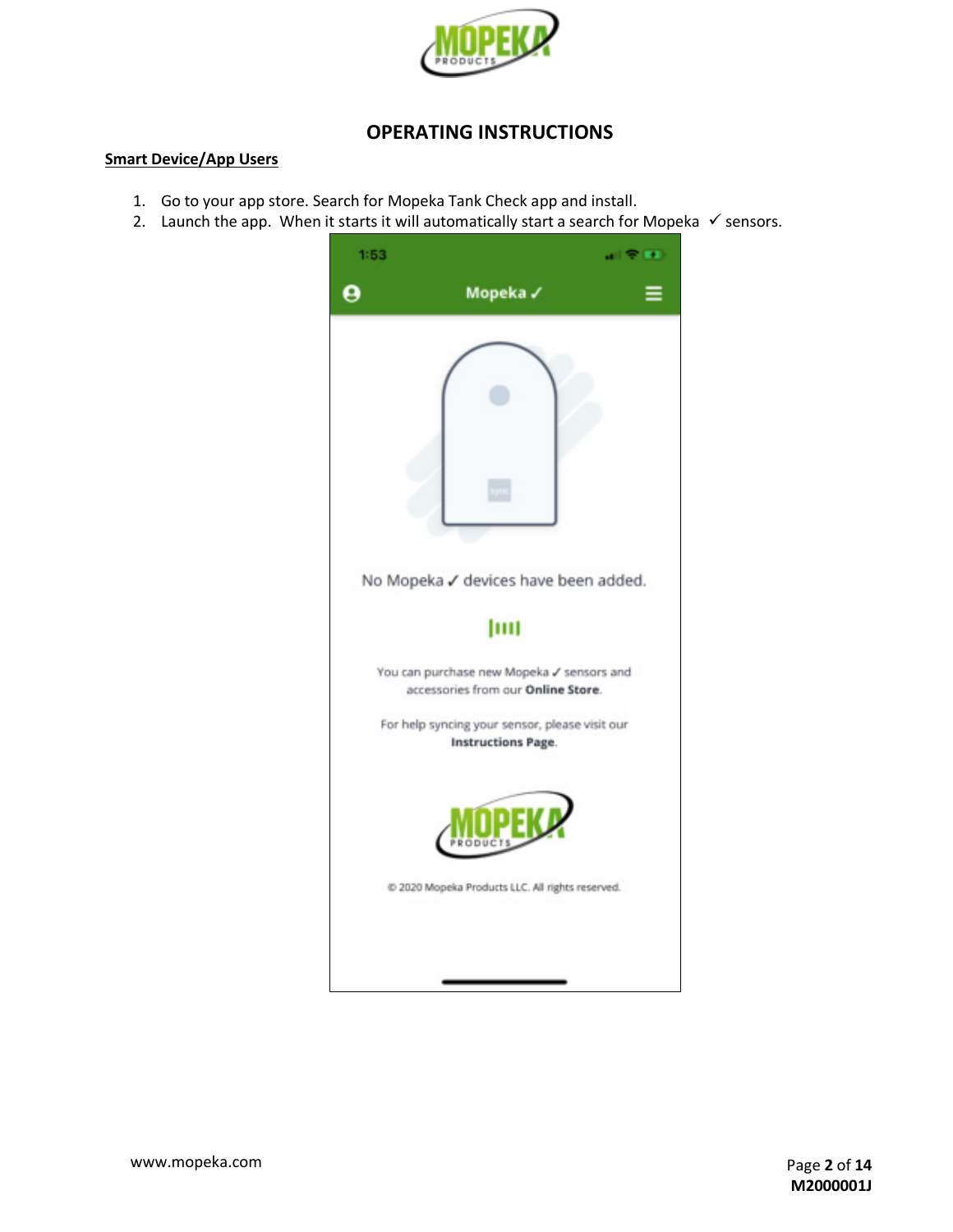

*3.* Press and hold SYNC button until sensor appears on app. (up to 10 seconds)





- 4. The sensor will then appear on your app as a new device.
- 5. Sensor is now Sync'd. You may now proceed to installing the sensor on the tank.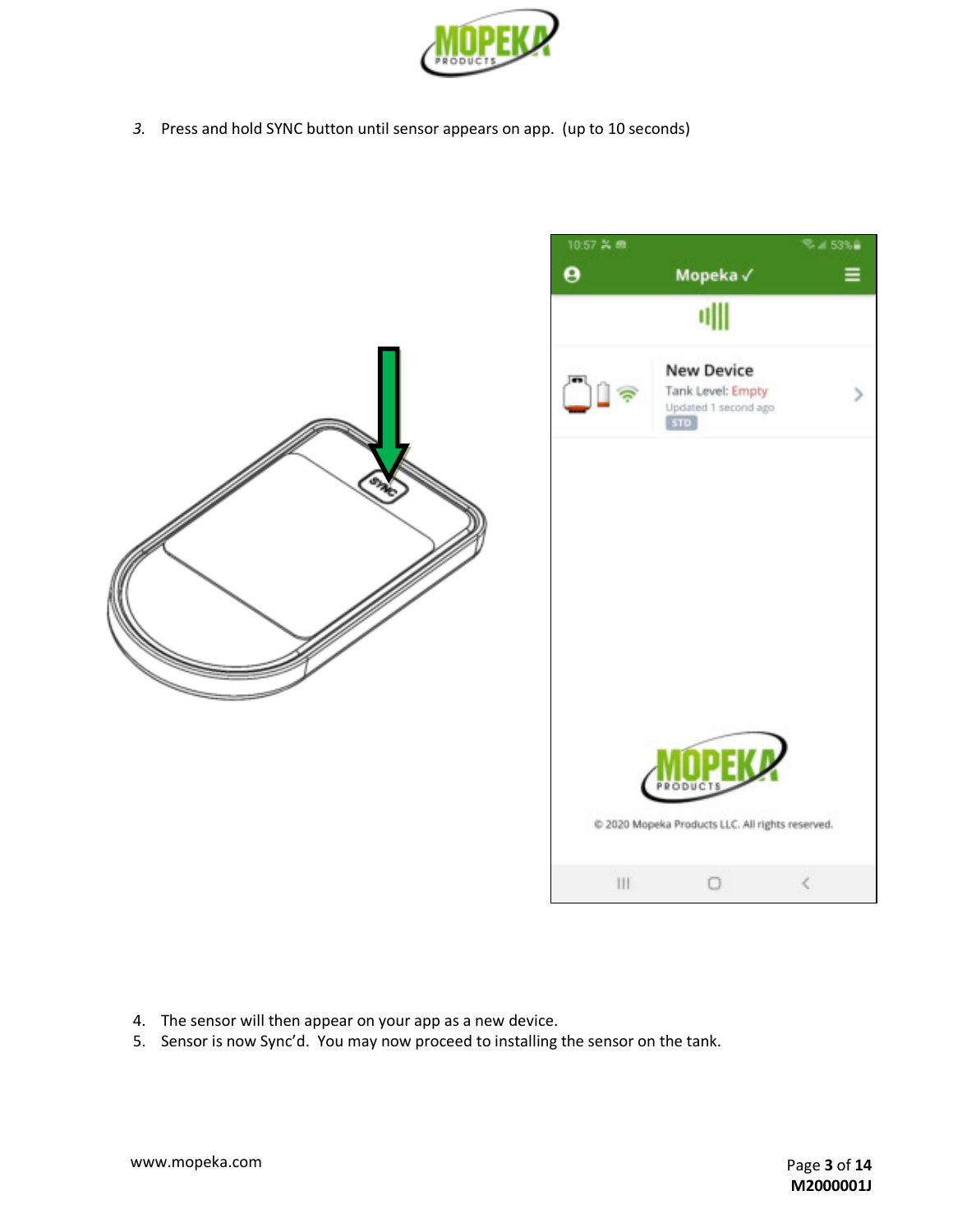

#### **For LPG Tank** ✓ **Display Users:**

6. Pull the battery protection strip completely out of display and discard. This will turn on the display.



- 7. Hold one of the buttons on your Display until the lights for that button start flashing (approx 5 seconds). Release button when lights start flashing.
- 8. Press and hold SYNC button until sensor (up to 10 seconds) until the display lights stop flashing. The sensor is now synced with the display.
- 9. Repeat steps to sync the second sensor to the 2nd button/gauge of the display.
- 10. Both sensors are now sync'd to the display.
- 11. The display is programmable, allowing you to choose a tank size of 20 lb (5 gal), 30 lb (7.5 gal), or 40 lb (10 gal).
- 12. It is automatically set to 20 lb from the factory. To change the size setting, hold the button of the scale you want to change for 10 seconds. (After 5 seconds lights will start flashing, as when syncing. But continue to hold button until lights change again.)
- 13. At 10 seconds, a single light will appear. Continue to hold button. The single light will scroll between red, yellow, and green. When the color corresponding to your tank size appears, release the button. Your tank size is now set.
	- Red =  $20 lb$
	- Yellow = 30 lb
	- $\bullet$  Green = 40 lb
	- Green  $(2^{nd}$  from top) = 100 lb
- 14. You are now ready to install the sensor(s) on the tank(s).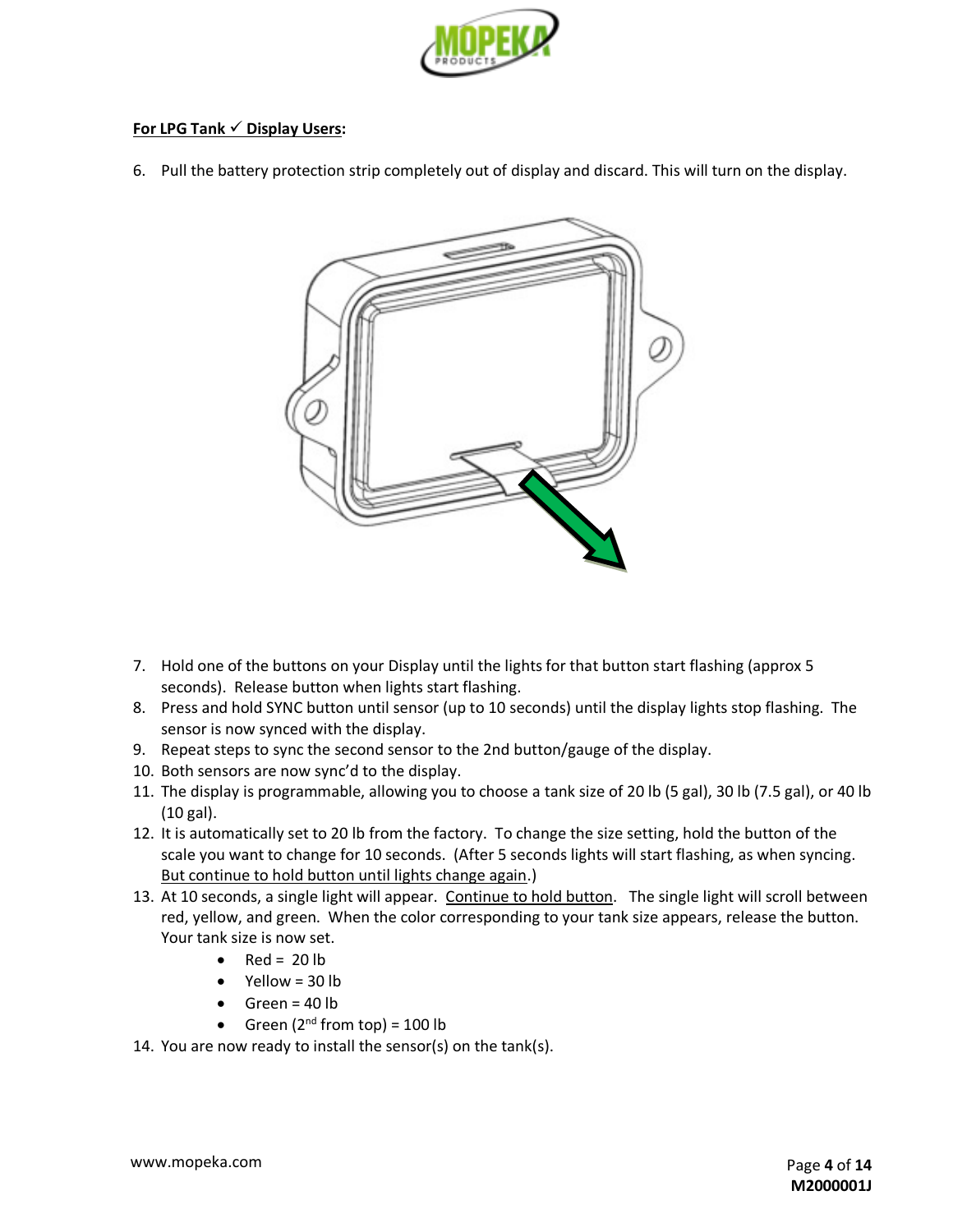

#### **Install Sensor on Tank-Vertical Cylinders**

- 15. Clean the bottom of the tank of any debris, excess paint, and rust.
- 16. If your tank sits directly on the ground or other flat surface, then install the spacers to the bottom of the foot ring of your tank. This will provide adequate space and improved wireless range for the sensor.



- 17. The sensor mounts to the bottom center of the tank using magnets. The rubber pad between the magnets must make good contact with the tank, with no contaminants in between and must be aligned to the bottom center of the tank.
- 18. Apply a generous amount of the supplied sonic grease directly to the rubber pad before attaching sensor to the tank.
- 19. Install sensor on tank such that rubber pad is aligned with the bottom, center of tank.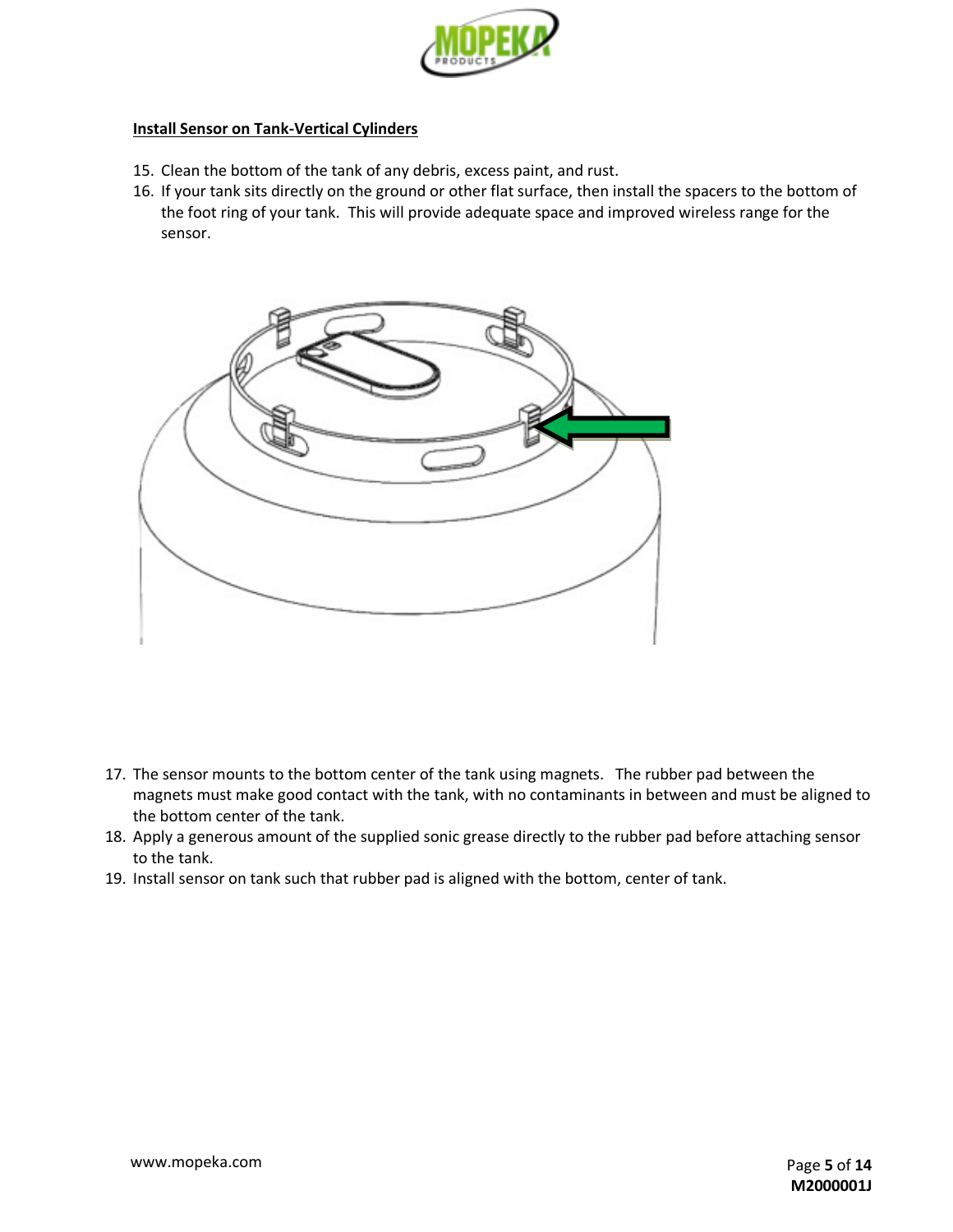





- 20. Return the tank to the upright position. Check that the tank is on a level and flat surface or otherwise is level with ground. A tilt can degrade the quality of the measurement.
- 21. After a few seconds, up to a few minutes, the propane will settle, and the readings will stabilize.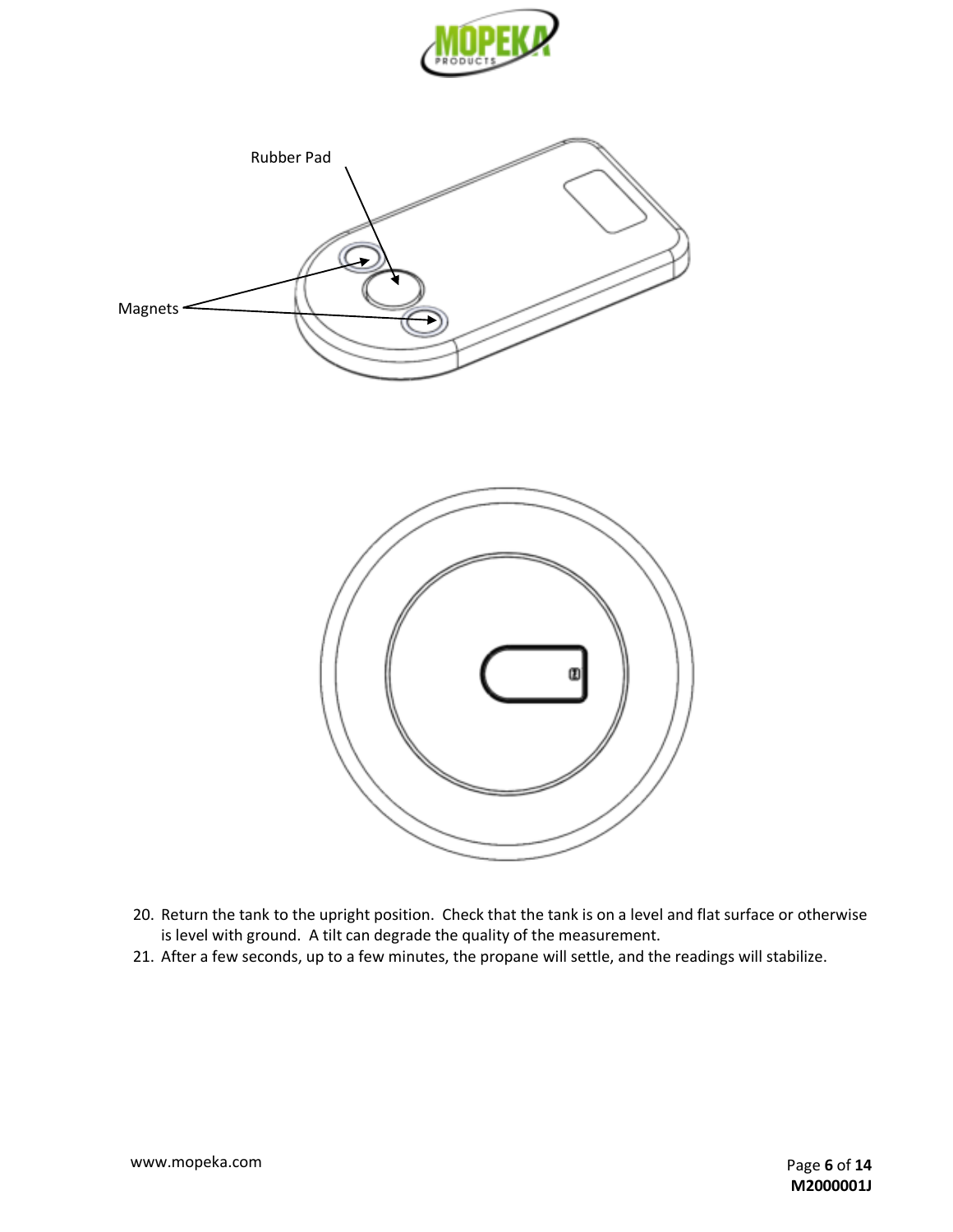

### **Install Sensor on Tank-Horizontal Cylinders**

22. If installing on a horizontal tank, place the sensor on center, bottom of tank, with rubber pad and magnets against tank as shown. It is important to place it on the center of tank so that sensor is horizontal, or sensor reading quality can be poor.

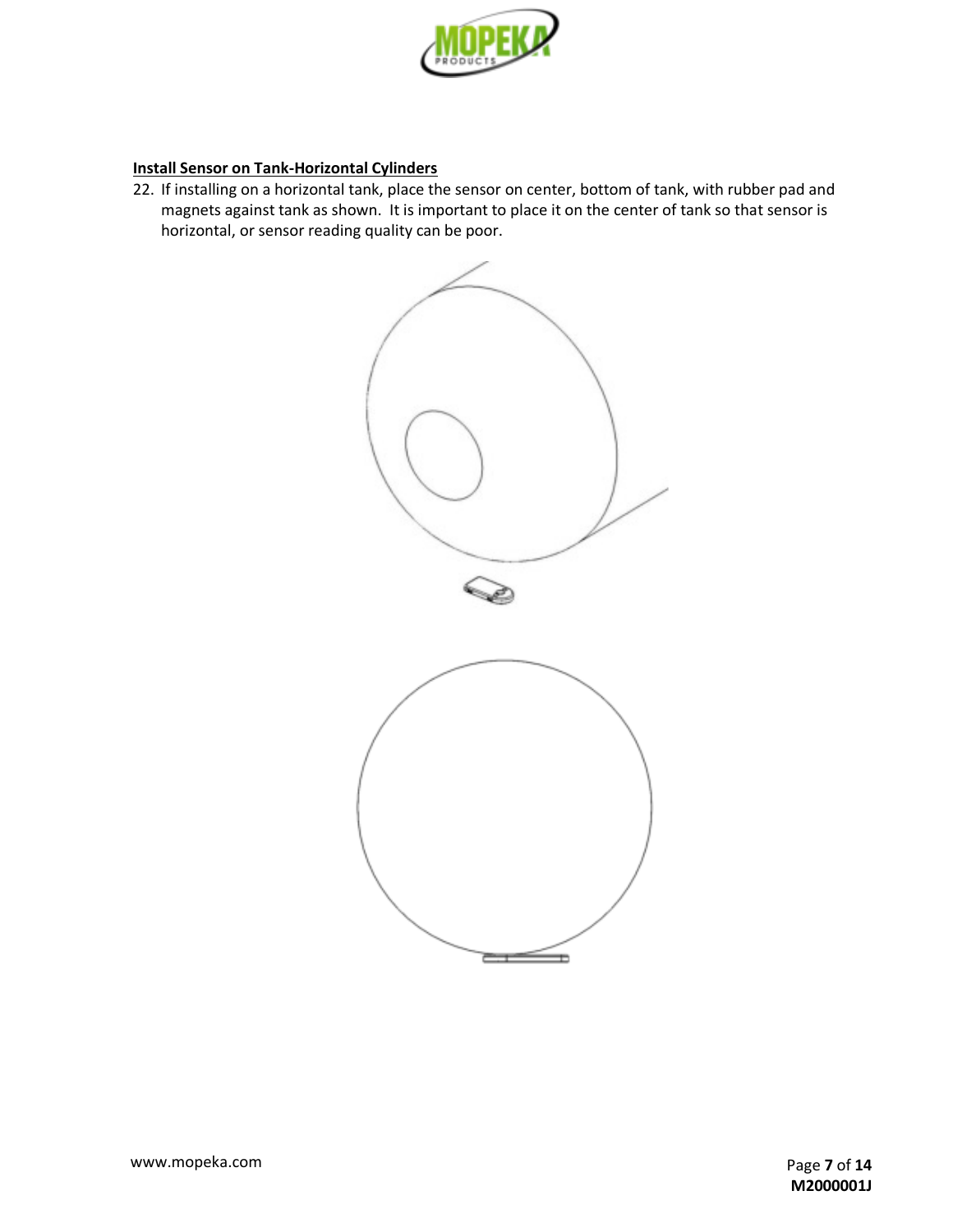

### **Using the LPG Tank** ✓

#### **App Users:**

- 23. Clicking on a sensor in the main list takes you to the sensor's own screen, where you can change settings specific to that sensor. Click on the settings icon to modify. Common items to check are
	- a. Check the tank size to match your tank.
	- b. Rename the sensor as needed to recognize it.
	- c. Set how you wish the level to be displayed (% or actual height).
- 24. It is important to note the indicators on the sensor screen.
	- a. Signal = Bluetooth wireless signal strength from sensor to the device. Please note that this symbol may change to a Cloud symbol when the phone is out of Bluetooth range. Please refer to App Instructions on the Mopeka website for more detail.
	- b. The Quality indicator shown on a sensor's home screen (3 star scale) is used to understand if the sensor's ultrasonic measurement system is working correctly. Typically, if quality is low, (1 star or less) the sensor is mounted poorly: poorly positioned on the center bottom of tank, has debris on the tank in front of the rubber pad interfering with performance, or is lacking adequate sonic grease. Therefore, it is important to check Quality, especially during the first installation and setup. Typically, once installed correctly, with Quality at least 2 stars, it will not need change unless tank is disturbed such that it is no longer standing upright & level.

#### **Display Users:**

- 25. Pushing the display's button will initiate a scroll of the lights, once it obtains a new tank level reading from the sensor, that level will be displayed. It will remain lit for several seconds and then go back to sleep.
- 26. If the lights continue to scroll and never displays a level, the sensor and display are not communicating. Try pushing the button again. If the display still does not read, you may need to reposition the display, or check the FAQ's and Troubleshooting on our website.
- 27. Your display will automatically monitor tank readings every 30 minutes. If a tank level goes below 10% of full, the red light will start slowly flashing to alert you that your tank is near empty. The flashing may be stopped by pressing that Tank's button on the Display. This sequence then repeats every 8 hours.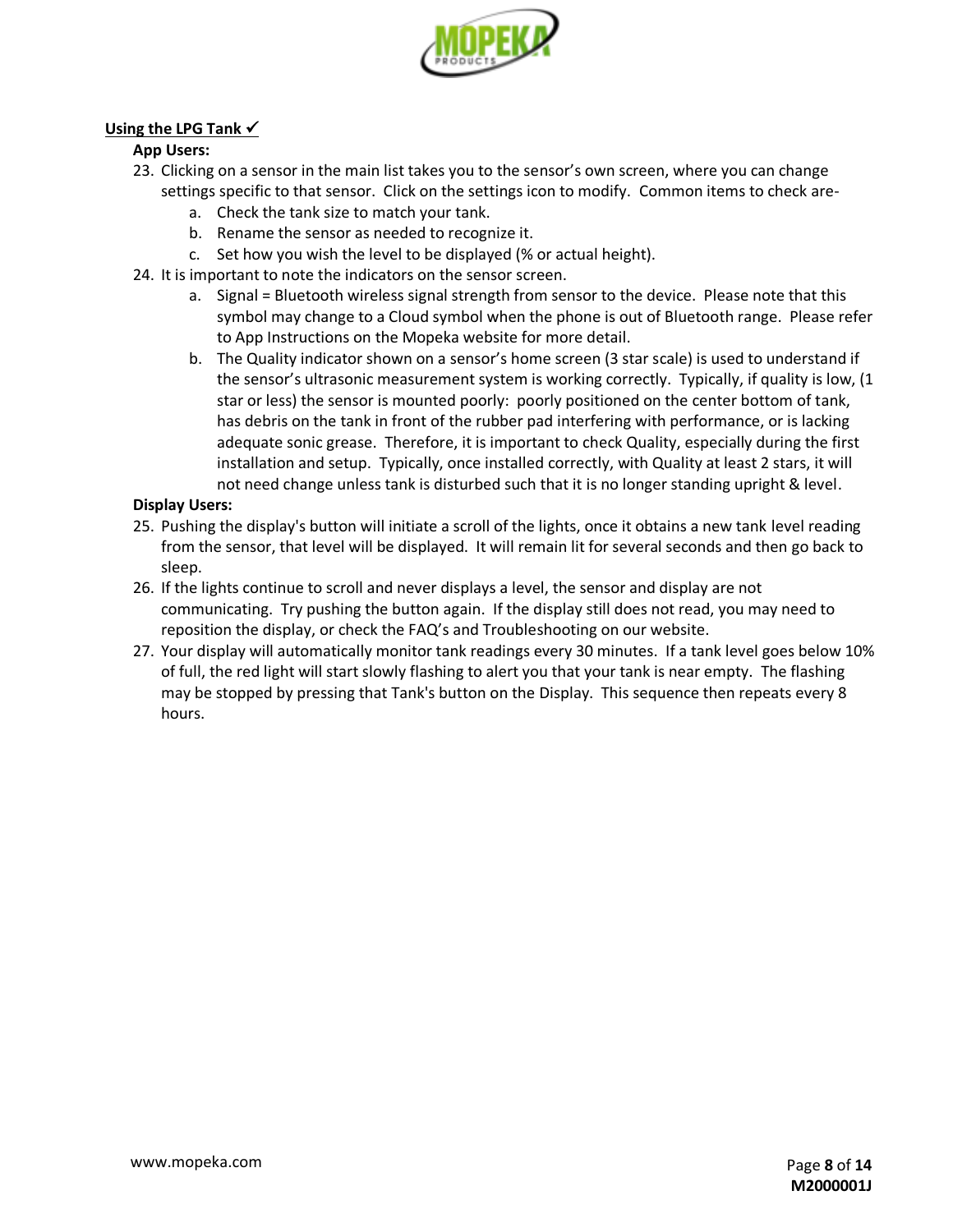

# **BATTERY CHANGE INSTRUCTIONS**

#### **WARNING**

EXPLOSION HAZARD-BATTERIES MUST ONLY BE CHANGED IN AN AREA FREE OF IGNITIBLE CONCENTRATIONS.

1. The enclosure lid is held in place by a snap fit, in 4 places. In the approximate locations shown, insert small screwdriver, or similar, between lid and base and pry outward to release snap fit. Lid can then be lifted out of assembly. (Note: Sync button will sometimes be slightly stuck to electronics board. Detach sync button and board if necessary to completely remove lid and leave electronics in the base piece.)



2. Gently lift board from base such that battery can be removed from battery holder. Insert new battery in same orientation. *(Note: Wires that connect sensor base and electronics board remain attached during battery change. Use care not to pull too hard on wires thus damaging the sensor.)*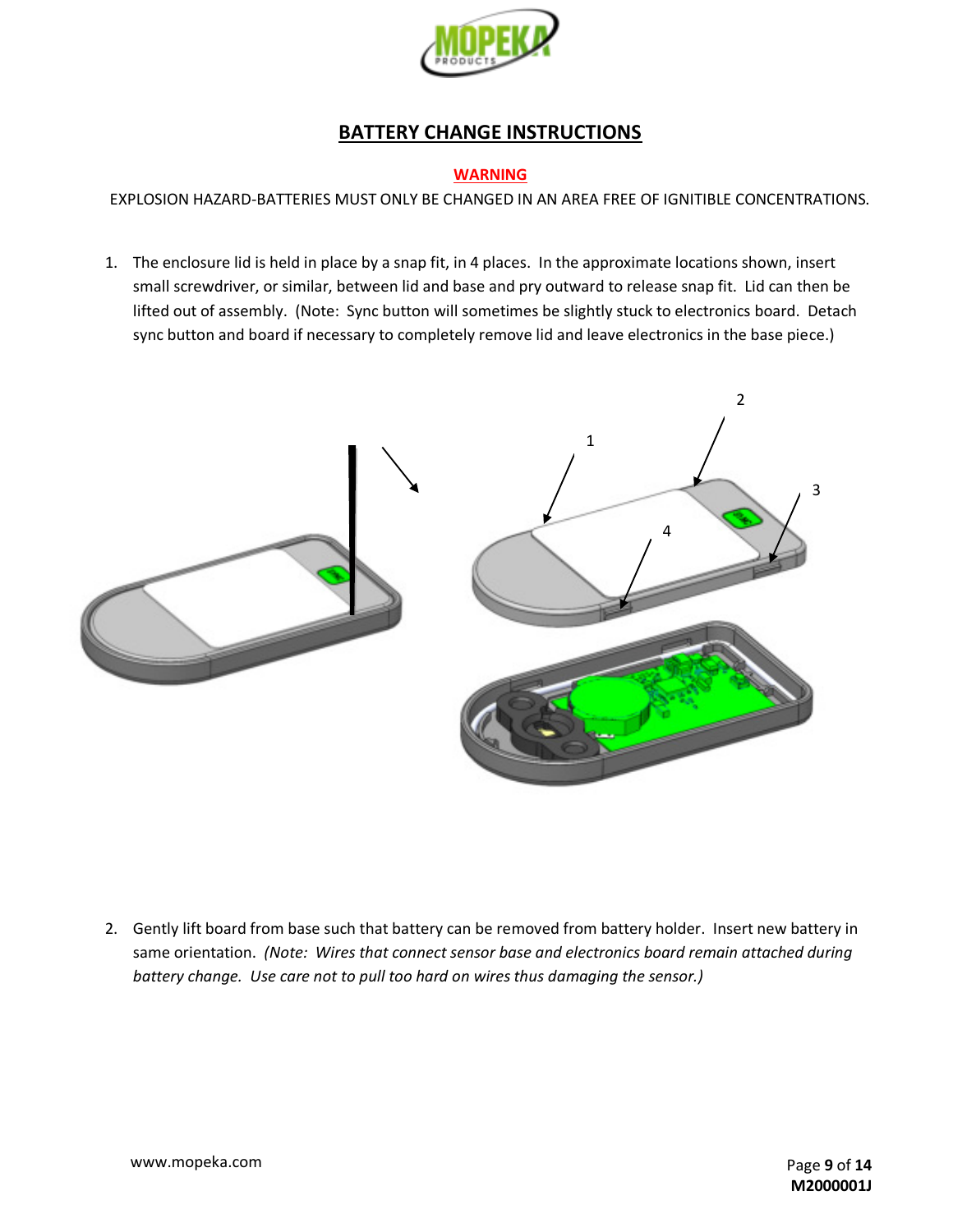



3. Place electronics board back into base. Pay attention to wire routing so that wires do not get pinched when lid is reassembled. Also check that the enclosure seal is properly seated into the base.

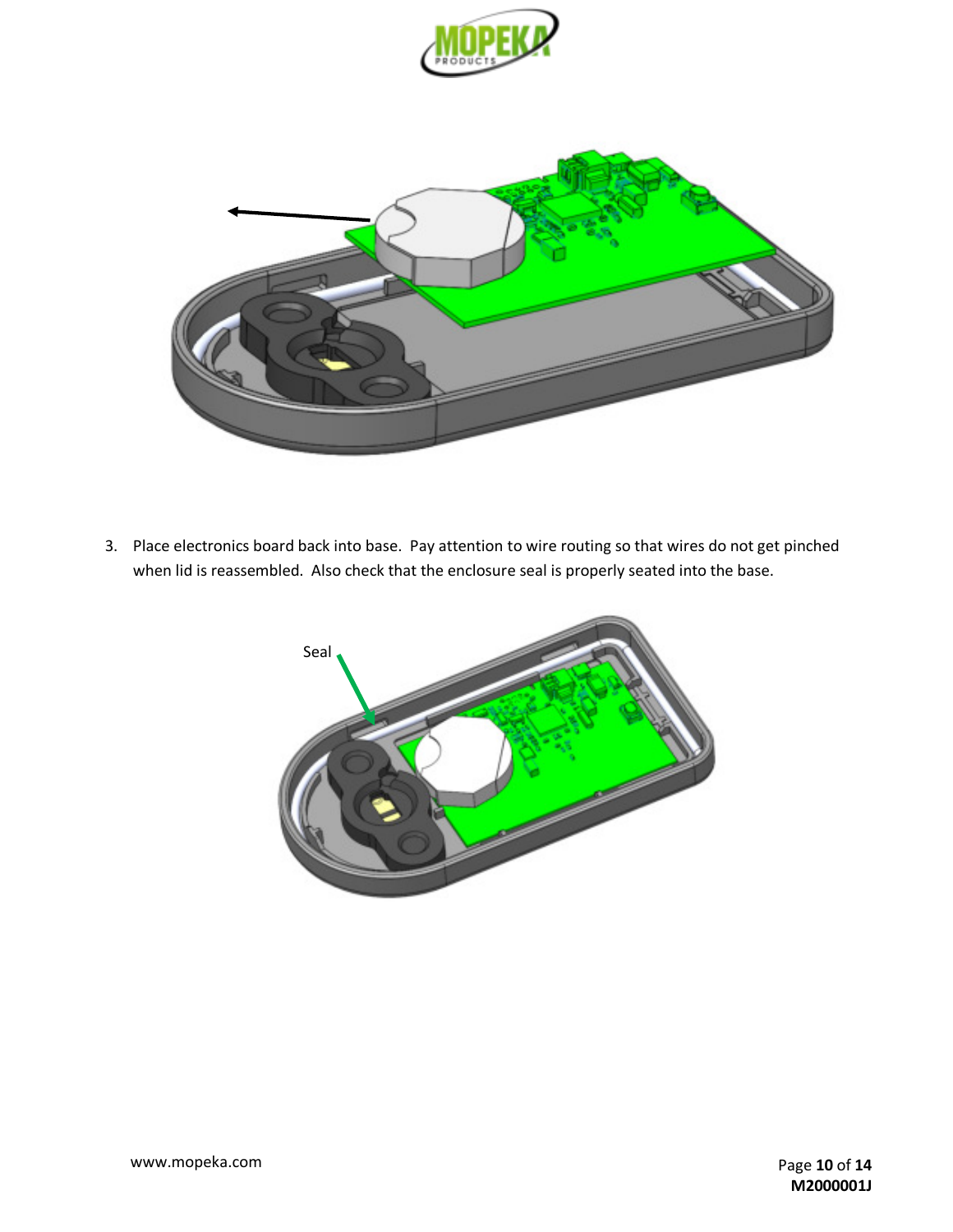

4. If Sync button came loose during disassembly, assemble button back to lid. Button will stay attached to lid once properly assembled to lid.



*Note: First generation product only-Sync button does not assemble to lid. Place Sync button on electronics board as shown, and then install lid over Sync button onto base and snap in place.*



the snap fit cutout windows in the base.)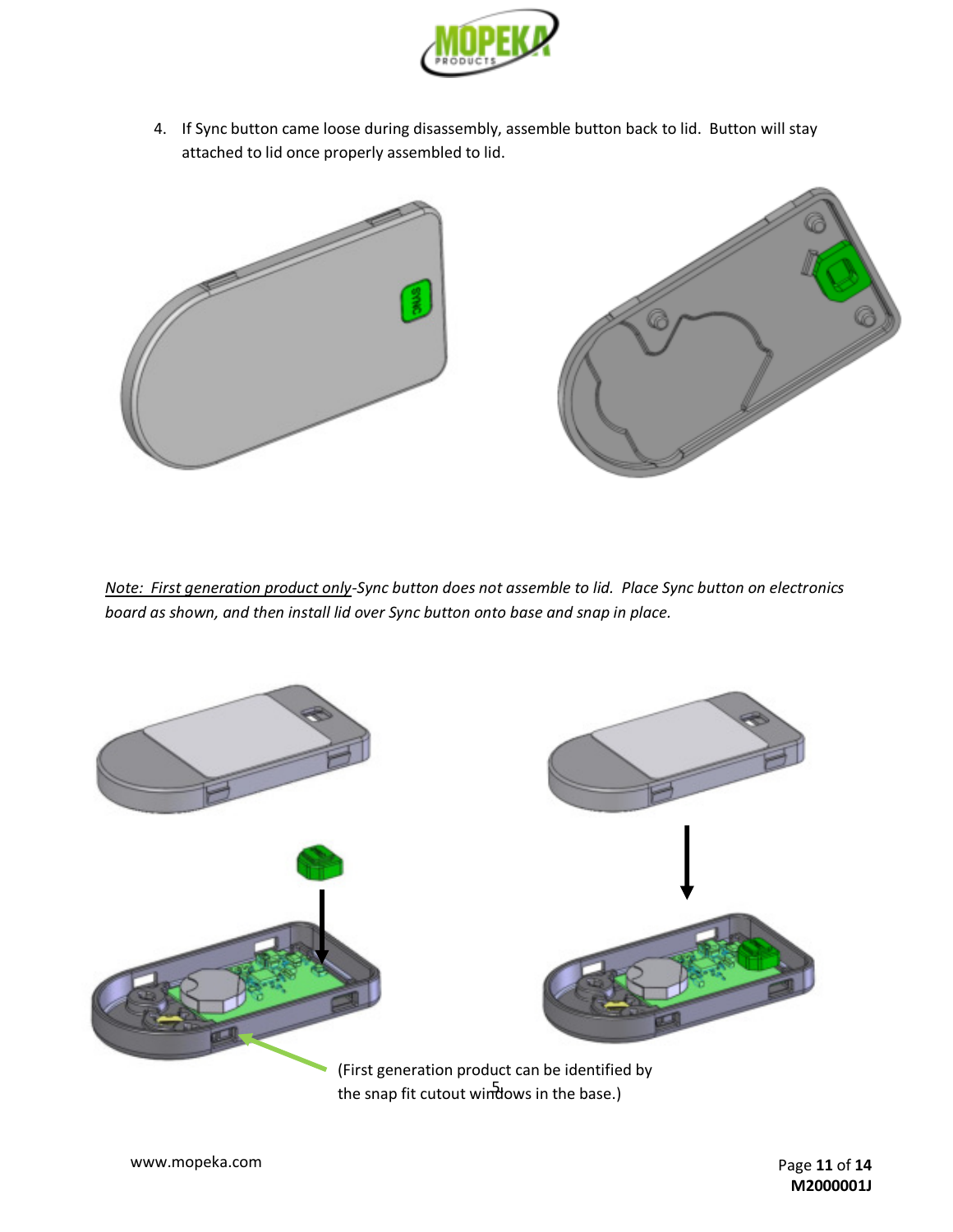

6. Place lid back into base and press down fully to reengage all 4 snap fits.

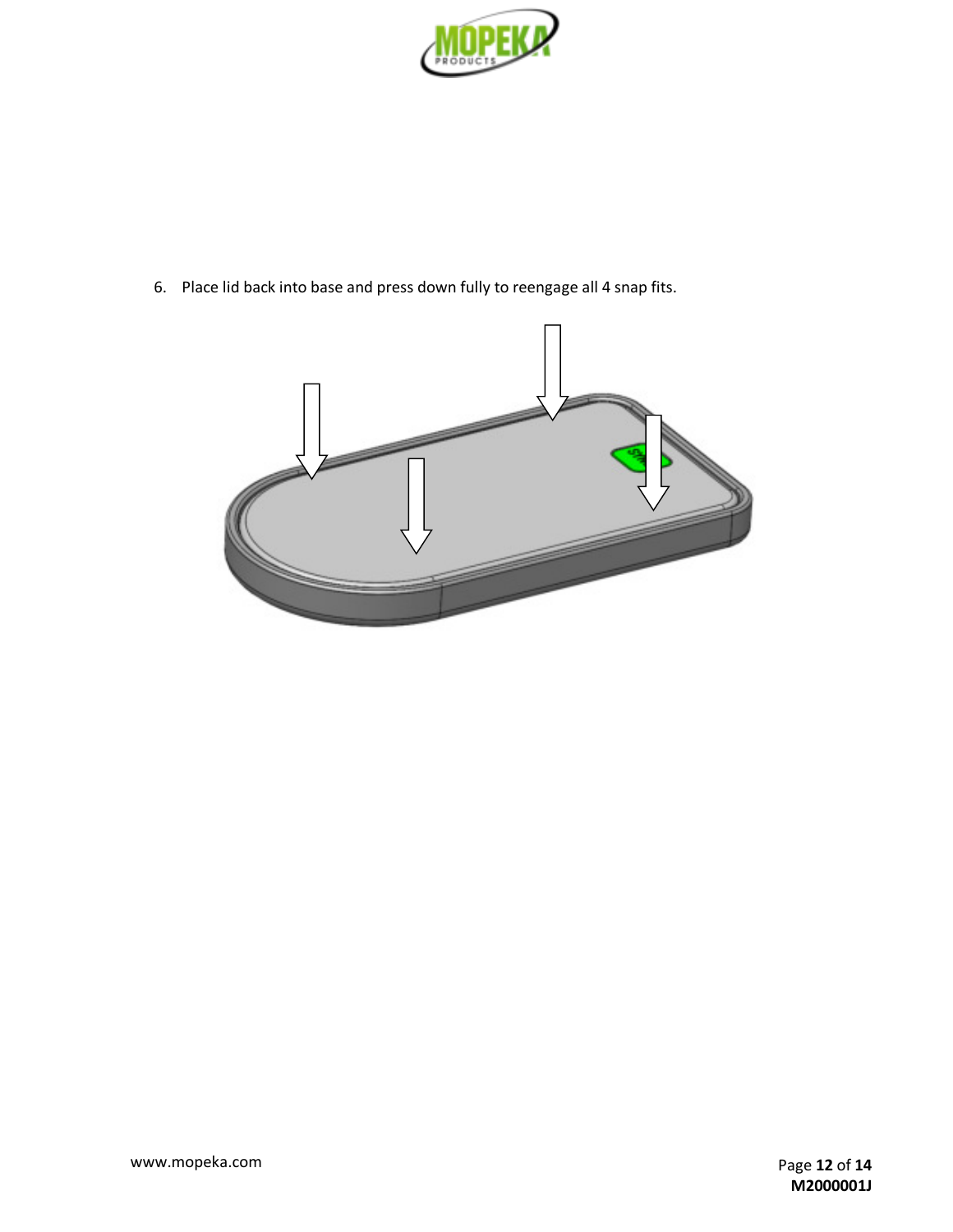

# **BATTERY CHANGE INSTRUCTIONS-LED DISPLAY**

- 1. The standalone display lid is held in place by a snap fit, in 2 places. In the locations shown, insert small screwdriver between lid and base and pry outward to release snap fit. Lid can then be lifted out of assembly.
- 2. Lift electronics board out of assembly and remove battery. Place new battery in same orientation.
- 3. Place electronics board back into the base. Place buttons and snap lid back to base.